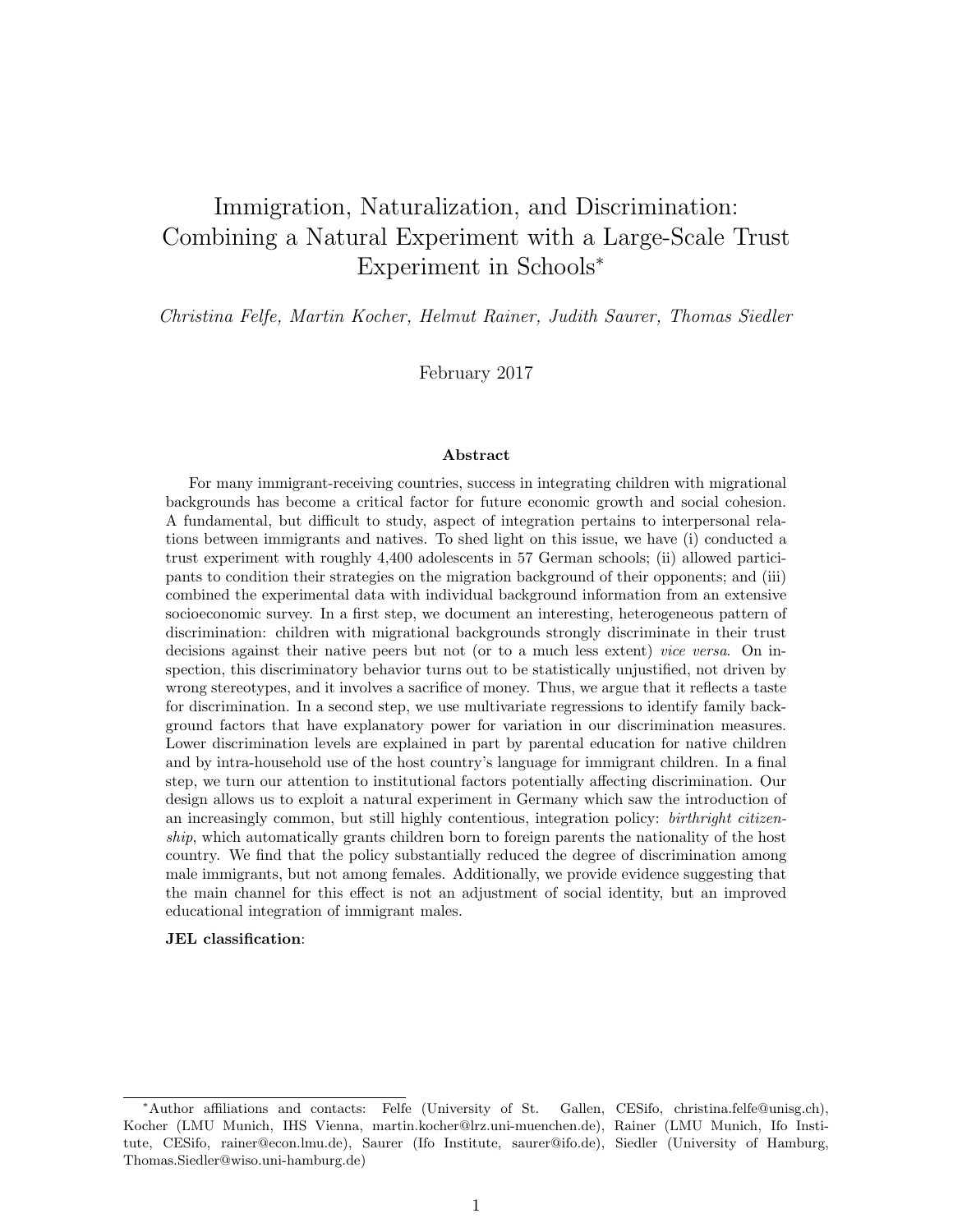## I. Extended Abstract

Immigration has put many developed countries on a new demographic path. Immigrant children, in particular, make up a large and growing proportion of youth populations around the western world. As a result, many scholars and policy makers argue that success in integrating immigrant children will be a crucial nation-building tool for years to come. From a research perspective, it underscores the importance of assessing integration outcomes of immigrant children and testing the success or failure of policies in this field.

A fundamental, but difficult to study, aspect of integration pertains to inter-personal interactions between immigrants and natives. Many such interactions, from basic activities of everyday life to workplace cooperation to business transactions, involve informal relationships on the basis of trust. Without this building block—i.e., when individuals distrust or discriminate against each other—this informal structure will break down, causing substantial transaction costs (Fukuyama [1995], Putnam [2000]). Evidence in support of this argument indicates that trust can have a positive impact on a wide range of macroeconomic and microeconomic outcomes (Knack and Keefer [1997], Slemrod and Katuščák [2005]). At the same time, there are studies showing that ethnic cleavages in communities or societies at large are inimical to trust (Zak and Knack [2001], Alesina and La Ferrara [2002]).

Connecting this back to our introductory paragraph, if we are to get a glimpse of the future face of western societies, it seems important to understand the extent to which today's children of different backgrounds trust or discriminate against each other. From this, several important questions surface: Which types of discrimination (e.g., statistical motives, wrong stereotyping, taste-based prejudices) do find among children with and without migrational backgrounds? What kinds of family characteristics are more or less conducive to inter-group trust? And are there policy measures that reduce or increase discrimination among youth?

This paper takes an experimental approach to shed some light on these questions. In particular, we (i) conducted a trust game experiment with 4,417 adolescents in 57 German schools; (ii) allowed participants to condition their strategies on the migration background of their opponents; (iii) combined the experimental data with individual background information from an extensive socioeconomic survey; and (iv) chose a design that allows us to assess the effects of a widely debated integration policy—that is, birthright citizenship—using a quasi-experimental approach.

In recent years, Germany has become the OECD's second largest country of immigration after the United States (OECD [2014]), and the sample we use for our analysis reflects the immigration structure of Germany's youth population in metropolitan areas: it consists for 54% of native children, 30% of second-generation immigrants, and 16% of interethnic children. In Germany, immigrant children are more likely than non-immigrant children to live in two-parent households, to have parents with low educational attainment, and to grow up under low-income conditions. A good deal of evidence also suggests that immigrant children are outperformed by their German peers along multiple indicators of academic achievement. Thus, we are dealing with native and immigrant children who are segmented in terms educational outcomes and family backgrounds.

In a typical trust game (Berg *et al.* [1995]), one person is endowed with a sum of money and chooses how much of it to invest (Stage 1). The experimenter then triples the investment and puts it in the hands of a second person, who is free to choose a repayment and keeps the rest (Stage 2). In our version of the trust game, we elicited choices using the strategy method and asked participants to condition their strategies on six possible types of opponents: (i) native boys, (ii) native girls, (iii) immigrant boys, (iv) immigrant girls, (v) naturalized immigrant boys, and (vi) naturalized immigrant girls. After the first stage of the trust game, participants were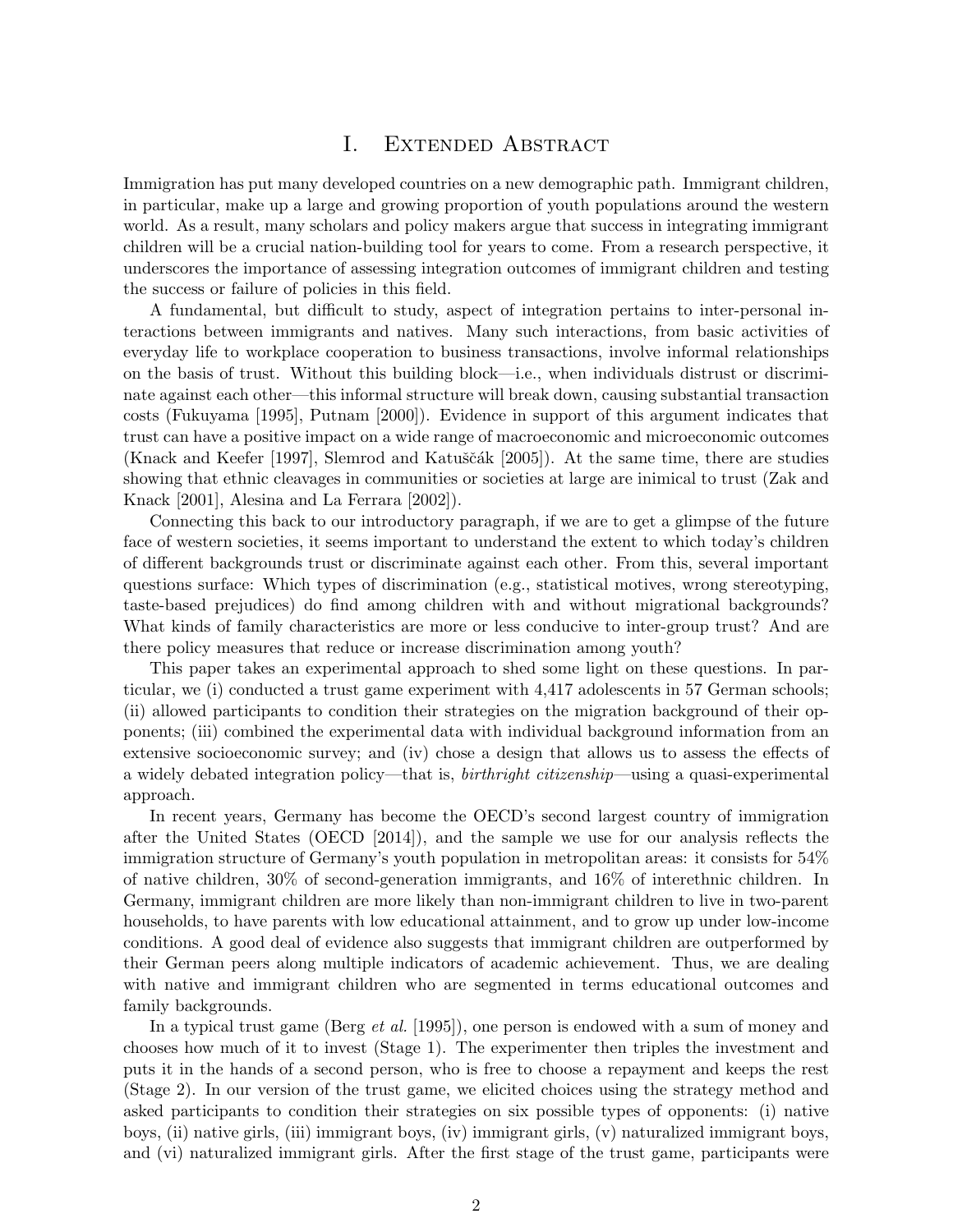asked to indicate their expectations about the back payments of the six types of opponents. In the second stage of the trust game, we employed the contingent response method whereby each participant had to make a repayment decision for each possible investment of the six possible opponent types. Our experiment was run at the schoolclass-level, and each of our 219 sessions was either preceded or succeeded by a one-hour slot in which we administered an extensive socioeconomic survey to our participants.

We present four main sets of results. First, we document an interesting, heterogenous pattern of mistrust and discrimination: second-generation immigrant children strongly discriminate in their trust decisions against their native peers who, in turn, themselves are much less inclined to discriminate against immigrants. For example, one of our result shows that the amount immigrant children transfer to native German children is, on average, 13% lower than that transferred to other immigrants. In contrast, for native children the gap between in-group and out-group investments is, on average, only 2%. The data also reveal that immigrant girls discriminate more against natives than immigrant boys. Native girls, by contrast, show no signs of discrimination against immigrants, while native boys can be classified as moderate discriminators.

Second, we seek to understand what drives the decision of adolescents to discriminate. We first check for statistical discrimination in our experiment. The idea is that the discriminatory trust decisions of children with migrational backgrounds can be considered as statistically justified if native German children show systematically less reciprocity than their immigrant peers. Our results show this not to be the case. We next check for discrimination based on wrong stereotypes. Looking at our expectation data, we find that immigrant children expect natives to show a higher willingness to reciprocate than their own peers, suggesting that their discriminatory trust decisions are not due to mistaken stereotypes. This then points to tastebased discrimination—that is, prejudice as part of utility functions—as the likely explanation for immigrants' differential trust decisions. We substantiate this conjecture by showing that immigrants appear to be willing to pay a price for their discriminatory actions.

Third, we recognize that discriminatory behavior and prejudice in children is likely influenced by their parents and family backgrounds. Within-household characteristics likely to shape children's preferences and behavior may include such considerations as how educated parents are, whether the family is headed one parents or two, or the presence of siblings. For immigrant children, it would also seem important whether parents actively promote their integration into the host society, which we proxy by within-household patterns of language use. We obtain several interesting results, of which two stand out. One, immigrant children from families that have adopted the host country language at home discriminate significantly less against natives than those from households in which the minority language has been maintained. And two, having highly educated parents has hardly any influence on the discriminatory behavior of immigrant children, but for natives it associated with significantly less discrimination against natives.

Finally, we turn our attention to institutional factors potentially affecting discrimination. Our design allows us to exploit a natural experiment in Germany which saw the introduction of an increasingly common, but still highly contentious, integration policy: *birthright citizenship*, which automatically grants children born to foreign parents the nationality of the host country. The reform provides us with a birth date eligibility cut-off, which serves as our source of identification. In particular, we use a difference-in-differences design which not only compares the experimental choices of immigrant children born shortly before and shortly after the cut-off date, but also draws upon native German children as a control group. Our main finding is that the policy substantially reduced the degree of discrimination among male, but not among female, immigrants. Several robustness checks corroborate this result. Last, we provide evidence suggesting that the main channel for this effect is not an adjustment of social identity, but an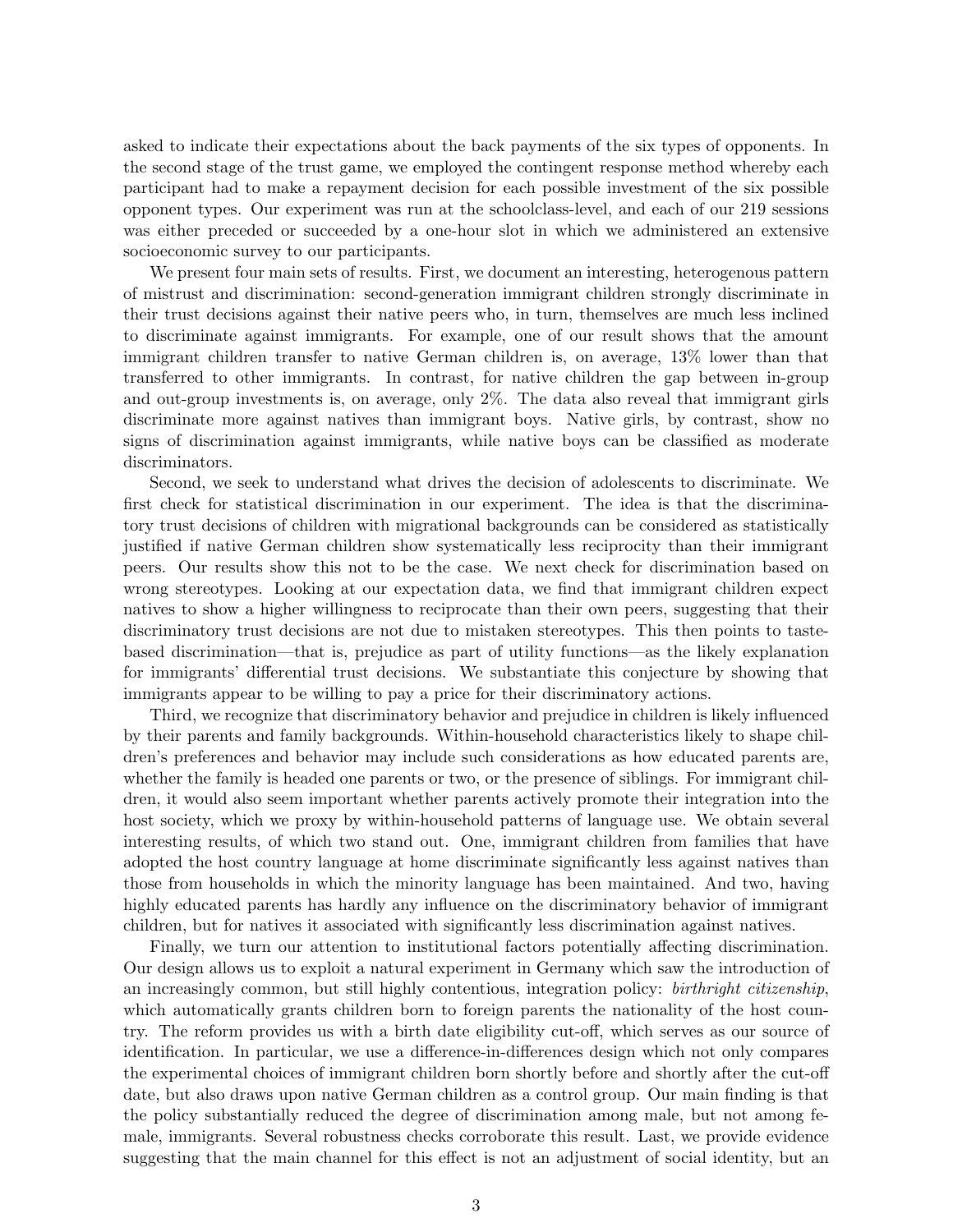improved educational integration of immigrant males.

To date, there is an impressive body of experimental research on discrimination in economics and psychology (for an insightful review up until the mid-2000s, see Anderson *et al.* [2006]). Notably, many of these studies induce group membership in the laboratory. In contrast, we deliberately ran a lab-in-the-field experiment with immigrant and non-immigrant children, and allowed participants to condition their choices on the migration background of possible opponents. To our knowledge, this type of design was originally implemented by Fershtman and Gneezy [2001] to study trust and discrimination in the segmented Israeli society. In another study closely related to our own, Falk and Zehnder [2013] conducted a trust game experiment in the city of Zurich, in which first movers could condition their investments on the residential districts of second movers.

In this article, we have attempted to connect the advantages of experimental designs in the study of discrimination with the way in which today's labor economists frame causal questions. Delivering such a connection and determining the effects of particular intervention on children's discriminatory behavior is one of the key contributions of our study. Besides that, there are some important pointers for policy consideration. Discrimination and prejudice against immigrants is an issue that figures prominently in many public and scholarly debates. This largely ignores the pattern of discrimination that we have identified, i.e, that immigrant children cater prejudices against their native peers. The potential consequences of this discrimination include potential reductions in social welfare if one thinks of interactions between immigrant and non-immigrants outside our experimental setting. On the positive side, the discriminatory behavior of immigrant children is not set in stone: it reacts to changes in parenting behavior and was reduced by the introduction of birthright citizenship.